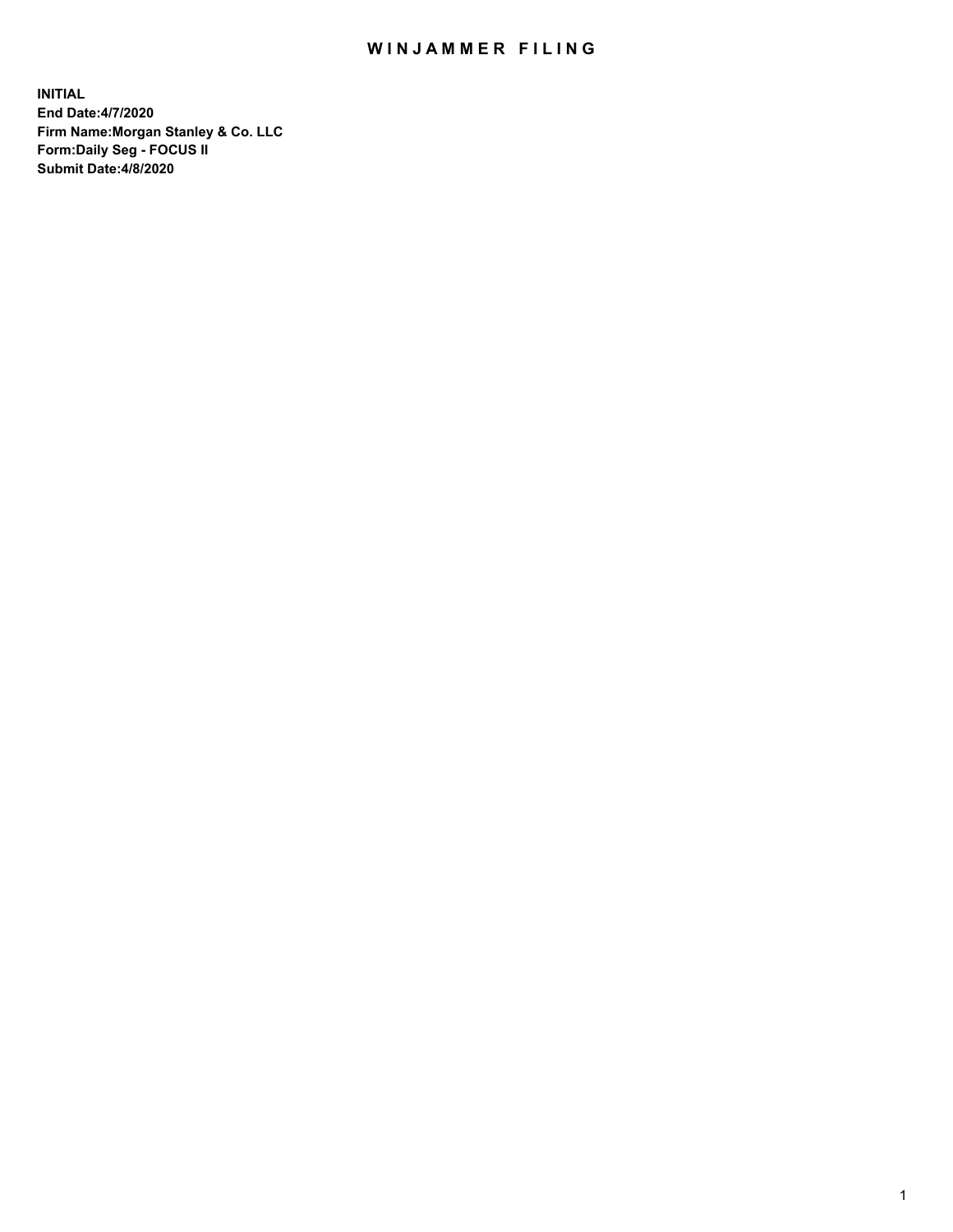**INITIAL End Date:4/7/2020 Firm Name:Morgan Stanley & Co. LLC Form:Daily Seg - FOCUS II Submit Date:4/8/2020 Daily Segregation - Cover Page**

| Name of Company                                                                   | Morgan Stanley & Co. LLC     |
|-----------------------------------------------------------------------------------|------------------------------|
| <b>Contact Name</b>                                                               | <b>Ikram Shah</b>            |
| <b>Contact Phone Number</b>                                                       | 212-276-0963                 |
| <b>Contact Email Address</b>                                                      | Ikram.shah@morganstanley.com |
| FCM's Customer Segregated Funds Residual Interest Target (choose one):            |                              |
| a. Minimum dollar amount: ; or                                                    | 235,000,000                  |
| b. Minimum percentage of customer segregated funds required:%; or                 | <u>0</u>                     |
| c. Dollar amount range between: and; or                                           | <u>00</u>                    |
| d. Percentage range of customer segregated funds required between:% and%.         | 0 Q                          |
| FCM's Customer Secured Amount Funds Residual Interest Target (choose one):        |                              |
| a. Minimum dollar amount: ; or                                                    | 140,000,000                  |
| b. Minimum percentage of customer secured funds required:%; or                    | <u>0</u>                     |
| c. Dollar amount range between: and; or                                           | <u>0 0</u>                   |
| d. Percentage range of customer secured funds required between: % and %.          | 0 Q                          |
| FCM's Cleared Swaps Customer Collateral Residual Interest Target (choose one):    |                              |
| a. Minimum dollar amount: ; or                                                    | 92,000,000                   |
| b. Minimum percentage of cleared swaps customer collateral required:% ; or        | <u>0</u>                     |
| c. Dollar amount range between: and; or                                           | 0 Q                          |
| d. Percentage range of cleared swaps customer collateral required between:% and%. | 0 <sub>0</sub>               |

Attach supporting documents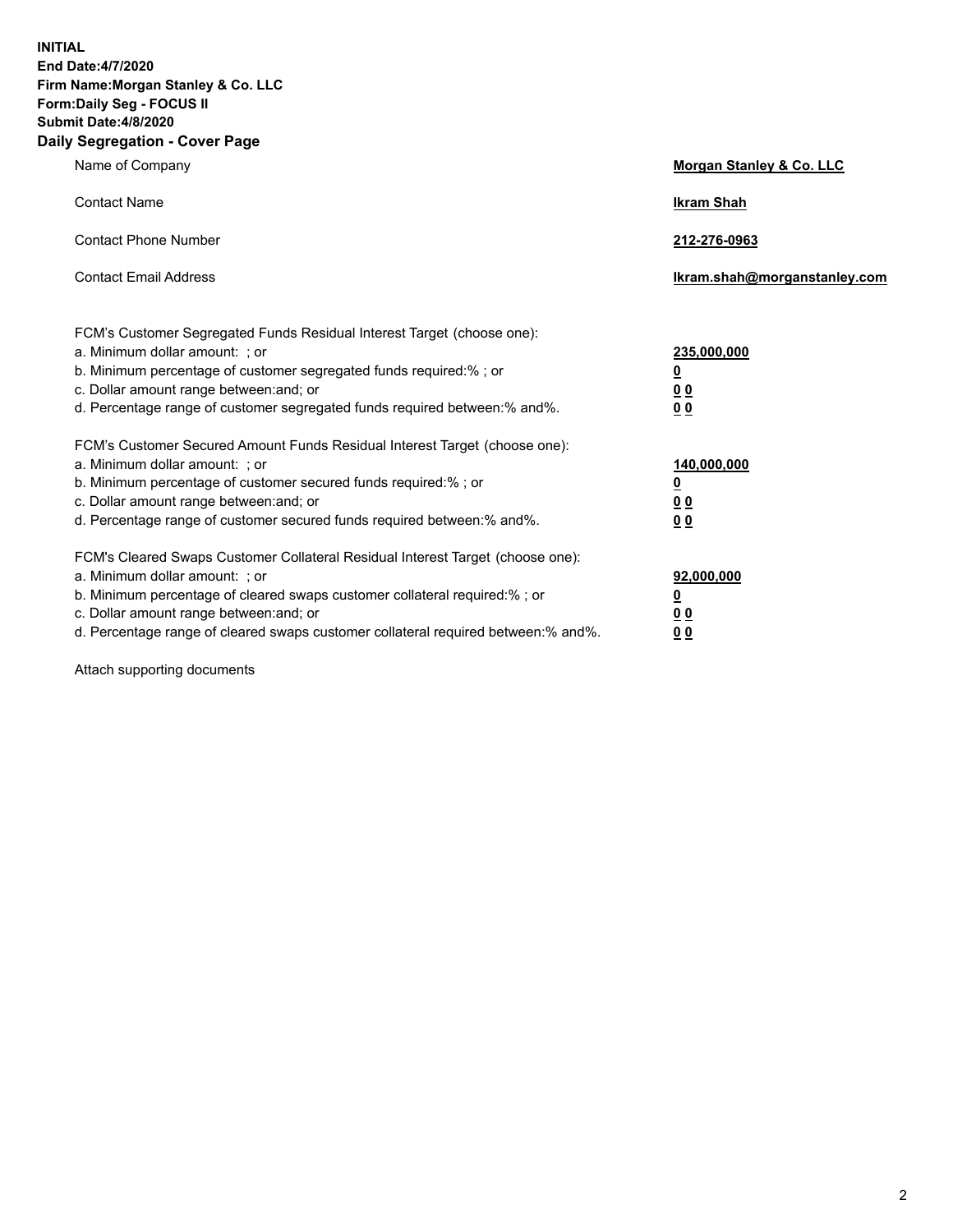| <b>INITIAL</b> | End Date: 4/7/2020<br>Firm Name: Morgan Stanley & Co. LLC<br>Form: Daily Seg - FOCUS II<br><b>Submit Date: 4/8/2020</b><br><b>Daily Segregation - Secured Amounts</b> |                                                                  |
|----------------|-----------------------------------------------------------------------------------------------------------------------------------------------------------------------|------------------------------------------------------------------|
|                | Foreign Futures and Foreign Options Secured Amounts                                                                                                                   |                                                                  |
|                | Amount required to be set aside pursuant to law, rule or regulation of a foreign<br>government or a rule of a self-regulatory organization authorized thereunder      | $0$ [7305]                                                       |
| 1.             | Net ledger balance - Foreign Futures and Foreign Option Trading - All Customers<br>A. Cash                                                                            | 4,800,058,215 [7315]                                             |
|                | B. Securities (at market)                                                                                                                                             | 2,720,417,794 [7317]                                             |
| 2.<br>3.       | Net unrealized profit (loss) in open futures contracts traded on a foreign board of trade<br>Exchange traded options                                                  | -263,447,621 [7325]                                              |
|                | a. Market value of open option contracts purchased on a foreign board of trade                                                                                        | 30,099,387 [7335]                                                |
|                | b. Market value of open contracts granted (sold) on a foreign board of trade                                                                                          | $-31,366,618$ [7337]                                             |
| 4.             | Net equity (deficit) (add lines 1. 2. and 3.)                                                                                                                         | 7,255,761,157 [7345]                                             |
| 5.             | Account liquidating to a deficit and account with a debit balances - gross amount<br>Less: amount offset by customer owned securities                                 | 212,893,901 [7351]<br>-199,631,888 [7352] 13,262,013<br>[7354]   |
| 6.             | Amount required to be set aside as the secured amount - Net Liquidating Equity<br>Method (add lines 4 and 5)                                                          | 7,269,023,170 [7355]                                             |
| 7.             | Greater of amount required to be set aside pursuant to foreign jurisdiction (above) or line<br>6.                                                                     | 7,269,023,170 [7360]                                             |
|                | FUNDS DEPOSITED IN SEPARATE REGULATION 30.7 ACCOUNTS                                                                                                                  |                                                                  |
| 1.             | Cash in banks                                                                                                                                                         |                                                                  |
|                | A. Banks located in the United States<br>B. Other banks qualified under Regulation 30.7                                                                               | 429,512,334 [7500]<br>586,325,216 [7520] 1,015,837,550<br>[7530] |
| 2.             | <b>Securities</b>                                                                                                                                                     |                                                                  |
|                | A. In safekeeping with banks located in the United States                                                                                                             | 1,002,703,485 [7540]                                             |
|                | B. In safekeeping with other banks qualified under Regulation 30.7                                                                                                    | 0 [7560] 1,002,703,485 [7570]                                    |
| 3.             | Equities with registered futures commission merchants                                                                                                                 |                                                                  |
|                | A. Cash                                                                                                                                                               | 11,292,579 [7580]                                                |
|                | <b>B.</b> Securities                                                                                                                                                  | $0$ [7590]                                                       |
|                | C. Unrealized gain (loss) on open futures contracts                                                                                                                   | 1,846,254 [7600]                                                 |
|                | D. Value of long option contracts                                                                                                                                     | $0$ [7610]                                                       |
|                | E. Value of short option contracts                                                                                                                                    | 0 [7615] 13,138,833 [7620]                                       |
| 4.             | Amounts held by clearing organizations of foreign boards of trade                                                                                                     |                                                                  |
|                | A. Cash                                                                                                                                                               | $0$ [7640]                                                       |
|                | <b>B.</b> Securities                                                                                                                                                  | $0$ [7650]                                                       |
|                | C. Amount due to (from) clearing organization - daily variation                                                                                                       | $0$ [7660]                                                       |
|                | D. Value of long option contracts                                                                                                                                     | $0$ [7670]                                                       |
|                | E. Value of short option contracts                                                                                                                                    | 0 [7675] 0 [7680]                                                |
| 5.             | Amounts held by members of foreign boards of trade                                                                                                                    |                                                                  |
|                | A. Cash                                                                                                                                                               | 4,078,721,322 [7700]                                             |
|                | <b>B.</b> Securities                                                                                                                                                  | 1,717,714,310 [7710]                                             |
|                | C. Unrealized gain (loss) on open futures contracts                                                                                                                   | -265,293,875 [7720]                                              |
|                | D. Value of long option contracts                                                                                                                                     | 30,099,387 [7730]                                                |
|                | E. Value of short option contracts                                                                                                                                    | -31,366,618 [7735] 5,529,874,526                                 |
|                |                                                                                                                                                                       | $[7740]$                                                         |
| 6.             | Amounts with other depositories designated by a foreign board of trade                                                                                                | $0$ [7760]                                                       |
| 7.             | Segregated funds on hand                                                                                                                                              | $0$ [7765]                                                       |
| 8.             | Total funds in separate section 30.7 accounts                                                                                                                         | 7,561,554,394 [7770]                                             |
| 9.             | Excess (deficiency) Set Aside for Secured Amount (subtract line 7 Secured Statement                                                                                   | 292,531,224 [7380]                                               |
| 10.            | Page 1 from Line 8)<br>Management Target Amount for Excess funds in separate section 30.7 accounts                                                                    | 140,000,000 [7780]                                               |
|                |                                                                                                                                                                       |                                                                  |

10. Management Target Amount for Excess funds in separate section 30.7 accounts **140,000,000** [7780] 11. Excess (deficiency) funds in separate 30.7 accounts over (under) Management Target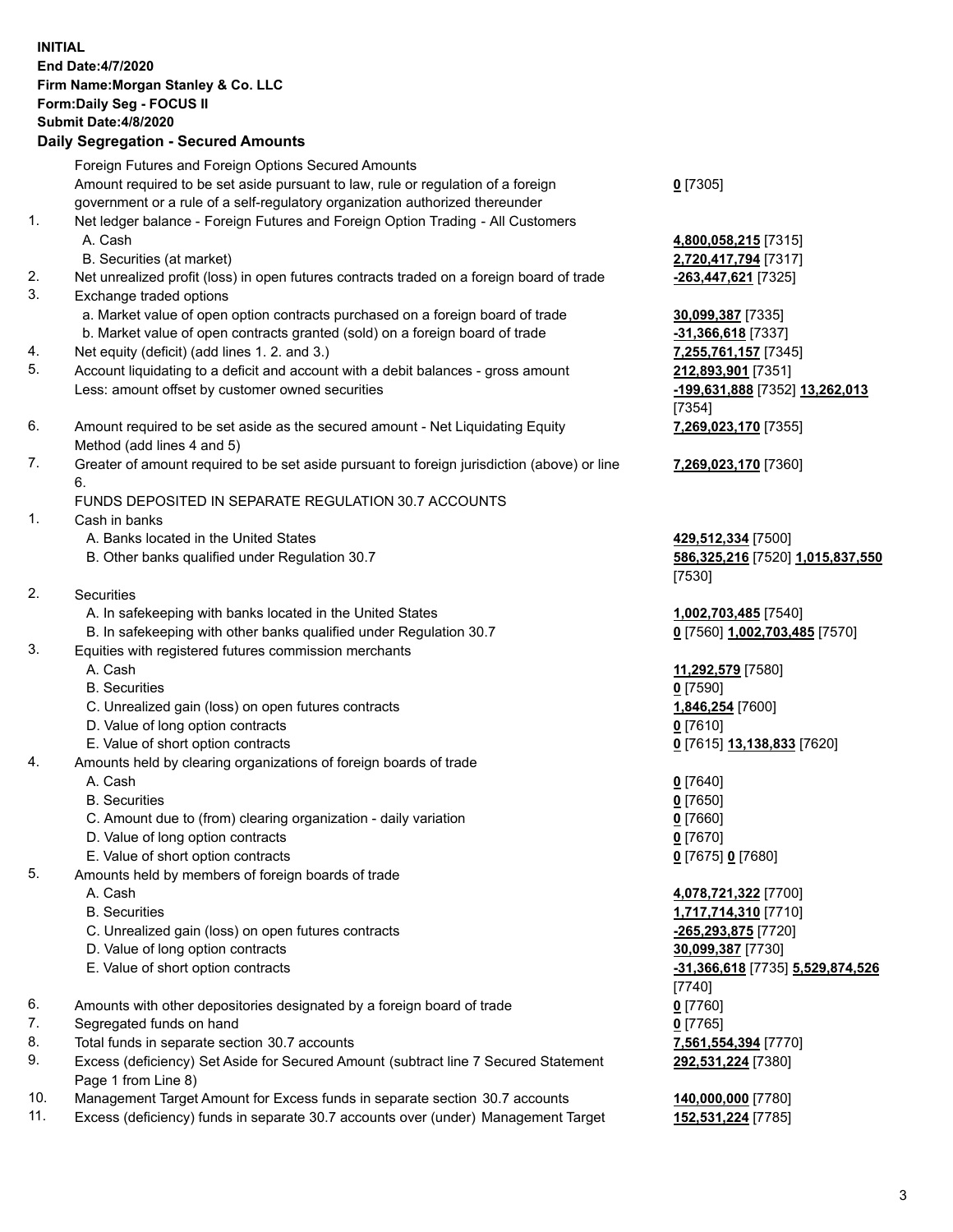**INITIAL End Date:4/7/2020 Firm Name:Morgan Stanley & Co. LLC Form:Daily Seg - FOCUS II Submit Date:4/8/2020 Daily Segregation - Segregation Statement** SEGREGATION REQUIREMENTS(Section 4d(2) of the CEAct) 1. Net ledger balance A. Cash **12,946,680,535** [7010] B. Securities (at market) **9,334,608,771** [7020] 2. Net unrealized profit (loss) in open futures contracts traded on a contract market **4,907,725,290** [7030] 3. Exchange traded options A. Add market value of open option contracts purchased on a contract market **605,690,126** [7032] B. Deduct market value of open option contracts granted (sold) on a contract market **-565,619,552** [7033] 4. Net equity (deficit) (add lines 1, 2 and 3) **27,229,085,170** [7040] 5. Accounts liquidating to a deficit and accounts with debit balances - gross amount **817,240,183** [7045] Less: amount offset by customer securities **-811,506,843** [7047] **5,733,340** [7050] 6. Amount required to be segregated (add lines 4 and 5) **27,234,818,510** [7060] FUNDS IN SEGREGATED ACCOUNTS 7. Deposited in segregated funds bank accounts A. Cash **3,714,533,250** [7070] B. Securities representing investments of customers' funds (at market) **0** [7080] C. Securities held for particular customers or option customers in lieu of cash (at market) **2,692,816,705** [7090] 8. Margins on deposit with derivatives clearing organizations of contract markets A. Cash **14,904,952,697** [7100] B. Securities representing investments of customers' funds (at market) **0** [7110] C. Securities held for particular customers or option customers in lieu of cash (at market) **6,641,792,066** [7120] 9. Net settlement from (to) derivatives clearing organizations of contract markets **-76,269,122** [7130] 10. Exchange traded options A. Value of open long option contracts **605,690,126** [7132] B. Value of open short option contracts **-565,619,552** [7133] 11. Net equities with other FCMs A. Net liquidating equity **11,312,556** [7140] B. Securities representing investments of customers' funds (at market) **0** [7160] C. Securities held for particular customers or option customers in lieu of cash (at market) **0** [7170] 12. Segregated funds on hand **0** [7150] 13. Total amount in segregation (add lines 7 through 12) **27,929,208,726** [7180] 14. Excess (deficiency) funds in segregation (subtract line 6 from line 13) **694,390,216** [7190] 15. Management Target Amount for Excess funds in segregation **235,000,000** [7194] 16. Excess (deficiency) funds in segregation over (under) Management Target Amount **459,390,216** [7198]

Excess